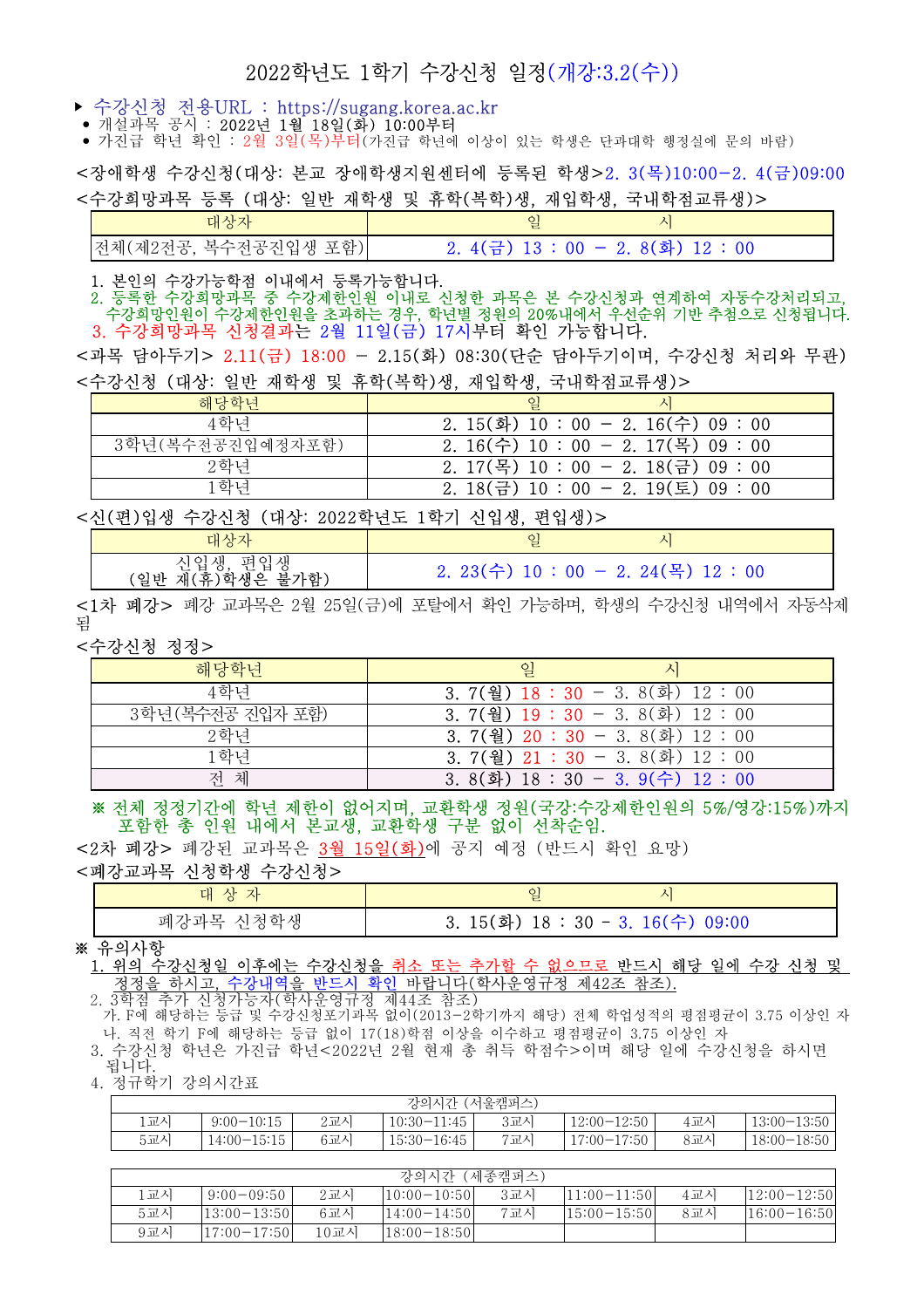# *COURSE REGISTRATION for 2022 SPRING SEMESTER*

*(Commencement of the Semester: March 2nd(Wed))*

# *Course Registration System URL :* https://sugang.korea.ac.kr

*- Announcement of Offered Courses: From 10:00 on January 18(Tue), 2022*

*- Confirmation of advancement to the next grade level: From February 3(Thu) (Please contact department/division administration office with inquiries regarding any problem with the advancement to the next grade level)*

*<Course Registration for Students with Disabilities (for students registered at KU Center for Students with Disabilities)>* 2. 3(Thu) 10 : 00 - 2. 4(Fri) 09 : 00

*<Pre-Registration of Preferred Courses (for general enrolled students, students on a leave of absence(returning students following a leave of absence), re-entry students, and domestic credit exchange students)>*

| Student Type | Period                                |
|--------------|---------------------------------------|
| ۱LL          | 2. 4(Fri) 13 : 00 - 2. 8(Tue) 12 : 00 |

1. Students can pre-register for courses within the available credits.

 2. If a student pre-registered for a preferred course within the course enrollment quota, the registration is automatically finalized at the actual course registration. If the number of students who pre-register for a certain course exceeds the course enrollment quota, students within 20% of the quota for each grade level will be selected at random based on the priority of the course set by each student.

3. Finalized registration of preferred courses will be available for confirmation from 17:00 February 11(Fri), 2022.

## *Course Add to Cart : 2.* 11(Fri) 18 : 00 2. 15(Tue) 08 : 30 –

- *Placing courses in the Interested-Courses Listing does not reserve you a seat in the course.*

 *- You must complete the course registration process in order to guarantee your seat in the course.*

*<Course Registration for all current students (for general enrolled students, students on a*  leave of absence(returning students following a leave of absence), re-entry students, and *domestic credit exchange students)>*

| Year            | <b>Period</b>                               |
|-----------------|---------------------------------------------|
| <b>Senior</b>   | 2. 15(Tue) 10:00 - 2. 16(Wed) 09:00         |
| <b>Junior</b>   | 2. 16(Wed) 10 : 00 - 2. 17(Thu) 09 : 00     |
| Sophomore       | 2. 17(Thu) 10:00 - 2. 18(Fri) 09:00         |
| <b>Freshmen</b> | 10 : 00 - 2. 19(Sat)<br>2. 18(Fri)<br>09:00 |

## *<Course Registration for newly admitted or transfer students in Spring>*

| <b>Student Type</b>                                                                                                                          | <b>Period</b>                             |
|----------------------------------------------------------------------------------------------------------------------------------------------|-------------------------------------------|
| New and transfer students admitted for Spring<br>semester of 2022 only(The others except<br>above-mentioned students CANNOT register/change) | 2. 23 (Wed) 10 : 00 - 2. 24 (Thu) 12 : 00 |

#### *<First Cancellation of Courses>*

*The list of cancelled courses will be available on Portal on Friday, February 25, and the courses will automatically be erased from the pre-registered course list.* 

## *<Course Add/Drop>*

| Year          | <b>Period</b>                                              |
|---------------|------------------------------------------------------------|
| Senior        | <b>3.</b> 7(Mon) <b>18 : 30</b> – 3. 8(Tue) <b>12</b> : 00 |
| <b>Junior</b> | <b>3.</b> 7(Mon) <b>19 : 30</b> - 3. 8(Tue) 12 : 00        |
| Sophomore     | <b>3.</b> 7(Mon) <b>20 : 30</b> - 3. 8(Tue) 12 : 00        |
| Freshmen      | <b>3.</b> 7(Mon) <b>21 : 30</b> - 3. 8(Tue) 12 : 00        |
| ALL           | 3. $8$ (Tue) 18 : 30 - 3. $9$ (Wed) 12 : 00                |

 *Grade level will no longer be limited during the course add/drop period for all grades (From 18:30 on Tuesday, March 8(Tue) to 12:00 on Wednesday, March 9).*

 *The course add/drop for all grades will be on a first-come, first-served basis for both KU and exchange students within the total number of students, which includes the quota for exchange students (5% of course enrollment quota for Korean courses, 15% of course enrollment quota for English courses).* 

#### **<2nd Round Course Cancellation Review>**

*Canceled courses will be announced on March 15th (Tue), 2022. (Please make sure to check the Notice of KU Portal)*

#### *<Course Registration for Students Registered for Canceled Courses>*